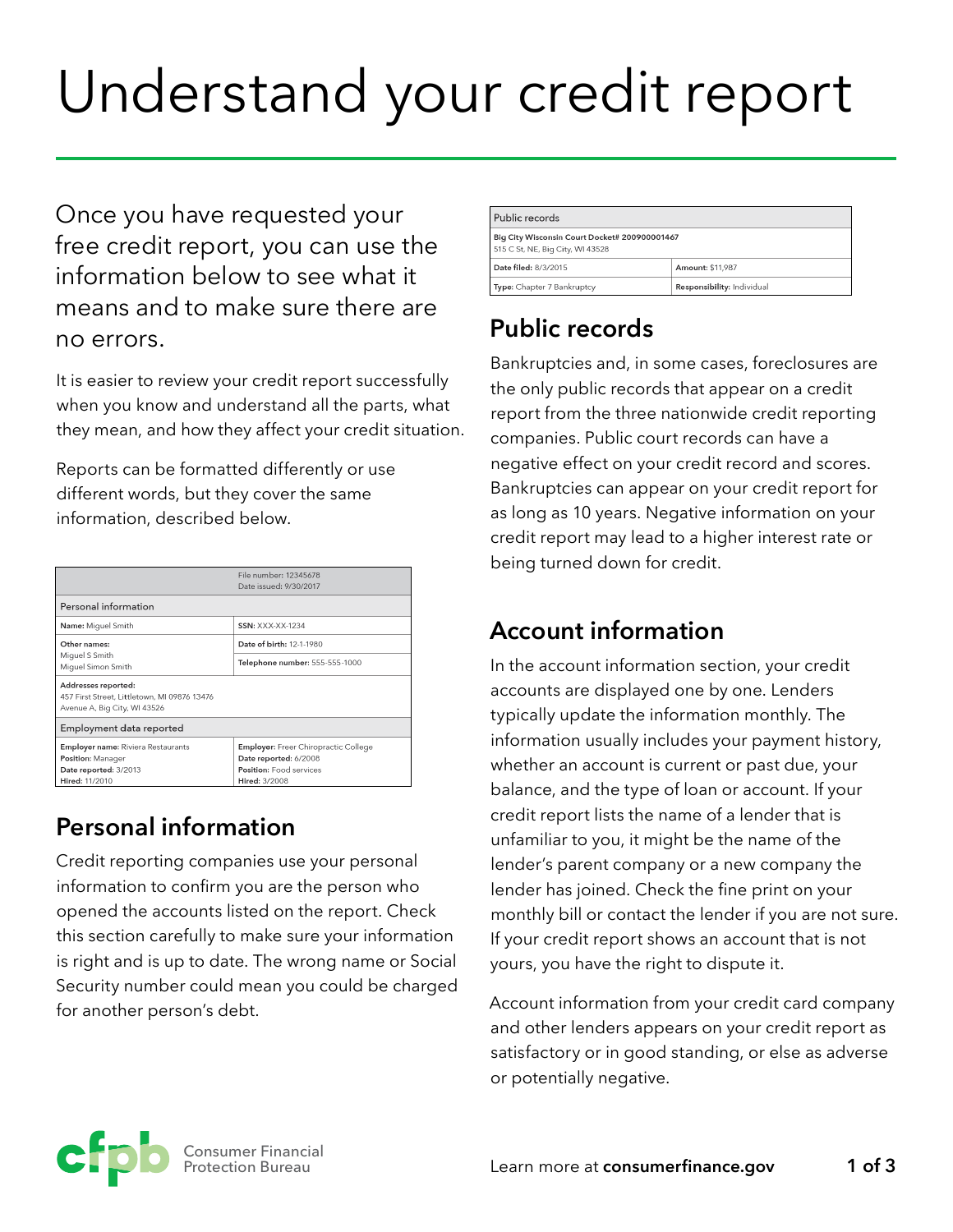| <b>Account information</b>                    |          |                                 |          |                             |          |          |
|-----------------------------------------------|----------|---------------------------------|----------|-----------------------------|----------|----------|
| Littletown Bank (B62391), Account #2010004637 |          |                                 |          |                             |          |          |
| <b>Balance: \$14,285</b>                      |          | Pay status: 30 days past due    |          |                             |          |          |
| Date updated: 8/31/2019                       |          | <b>Account type:</b> Automobile |          |                             |          |          |
| High balance: \$16,500                        |          | Responsibility: Individual      |          |                             |          |          |
| Past due: \$395                               |          |                                 |          | Date opened: 2/5/2019       |          |          |
| Terms: \$395/month 48 months                  |          | Payment received: \$395         |          |                             |          |          |
| Account type: Automobile                      |          |                                 |          | Last payment made: 7/5/2019 |          |          |
|                                               | 8/5/19   | 7/5/19                          | 6/5/19   | 5/5/19                      | 4/5/19   | 3/5/19   |
| <b>Balance</b>                                | \$14,285 | \$14,680                        | \$14,988 | \$15,294                    | \$15,598 | \$15,901 |
| Scheduled payment                             | \$395    | \$395                           | \$395    | \$395                       | \$395    | \$395    |
| <b>Amount Paid</b>                            | \$0      | \$395                           | \$395    | \$395                       | \$395    | \$395    |
| Past Due                                      | \$395    | \$0                             | \$0      | \$0                         | \$0      | \$0      |
| Rating                                        | 30       | OK                              | ОК       | OK.                         | OK       | OK       |

#### Satisfactory accounts

Satisfactory accounts are in good standing because the credit reporting company has not received recent negative reports. An account is usually still reported as current if paid within 30 days of the due date. Paying on time protects your credit record and credit scores. Satisfactory accounts are in good standing becaus the credit reporting company has not received -date. Paying on time protects yo  $\bullet$  where  $\bullet$  $200$ 

| Collections                                  |                            |
|----------------------------------------------|----------------------------|
| Reliable collections (Y76381): Account #3629 |                            |
| Original creditor: ABC Megastore             | Amount placed: \$2,500     |
| Opened: 7/2/2013                             | Account type: Open         |
| Balance: \$1.000                             | Responsibility: Individual |

## Potentially negative accounts

Accounts that are past due or in collections are listed as adverse or potentially negative. A credit reporting company generally reports most negative information, like missed payments or collections, for seven years. You may see that your original loan has a different company name. Lenders sometimes ask outside companies to collect debts that are owed to them. Or, they sometimes sell the debt. In those cases, the new company that owns the debt is listed on your credit report together with the original lender.

# **Credit inquiries**

Credit reporting companies receive inquiries from businesses, lenders, or employers when they ask to review your credit report. The reason for the inquiry determines whether it could affect your credit scores.

| Inquiries made to your account                                                                |  |  |
|-----------------------------------------------------------------------------------------------|--|--|
| Inquiries that display to others<br>The following companies have received your credit report. |  |  |
| Requested on: 6/2013<br>Auto Loan Store<br>90 President Lane, Big City, WI 43529              |  |  |

## Hard inquiries

A hard inquiry to review your credit report is made by a lender when you apply for credit. Hard inquiries can affect your credit scores because most credit scoring models look at how recently you applied for credit and how frequently you do so.

| $B = -1 - 134B - 125C$                                                                                                                                                                                                                            | $D - \cdots - 1 - 1 - \cdots$ / (0017)                                                                |  |
|---------------------------------------------------------------------------------------------------------------------------------------------------------------------------------------------------------------------------------------------------|-------------------------------------------------------------------------------------------------------|--|
| Account review inquiries<br>The companies listed below obtained information from your consumer report for the purpose of<br>an account review of business transaction. These are not displayed to others and do not affect<br>your credit scores. |                                                                                                       |  |
| Dress for Success Fashion House<br>31 Fashion Lane, Big City, WI 43530                                                                                                                                                                            | Requested on: 7/2016                                                                                  |  |
| <b>Promotional inquiries</b><br>The following companies received your name, address and other limited information about you<br>These are not displayed to others and do not affect your credit scores.                                            | so they could make a firm offer of credit or insurance. They did not receive your full credit report. |  |

# Soft inquiries

457 State Street, Big City, WI 43532

A soft inquiry is recorded when your credit file is reviewed for reasons other than your application for credit—for example, when a lender checks an existing account, when you request your own credit report, and sometimes when a potential lender prescreens you for a credit offer. Soft inquiries do not affect your credit scores.